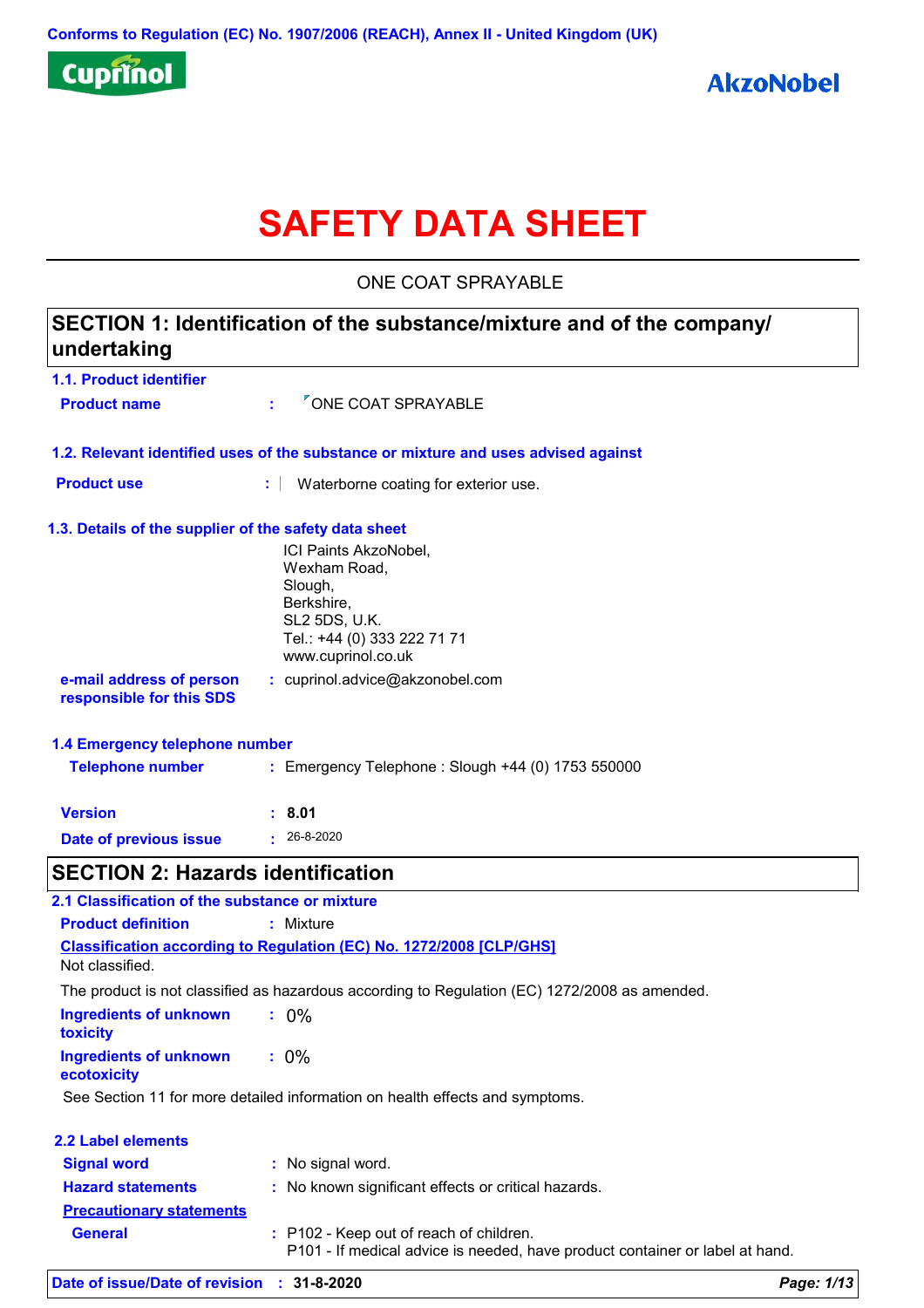### **SECTION 2: Hazards identification**

| <b>Prevention</b>                                                                                                                                               | : P262 - Do not get in eyes, on skin, or on clothing.                                                                        |
|-----------------------------------------------------------------------------------------------------------------------------------------------------------------|------------------------------------------------------------------------------------------------------------------------------|
| <b>Response</b>                                                                                                                                                 | : P312 - Call a POISON CENTER or doctor/physician if you feel unwell.                                                        |
| <b>Storage</b>                                                                                                                                                  | : Not applicable.                                                                                                            |
| <b>Disposal</b>                                                                                                                                                 | : P501 - Dispose of contents and container in accordance with all local, regional,<br>national or international regulations. |
| <b>Supplemental label</b><br>elements                                                                                                                           | : Contains C(M)IT/MIT(3:1). May produce an allergic reaction.                                                                |
| <b>Annex XVII - Restrictions</b><br>on the manufacture,<br>placing on the market and<br>use of certain dangerous<br>substances, mixtures and<br><b>articles</b> | : Not applicable.                                                                                                            |
| <b>Special packaging requirements</b>                                                                                                                           |                                                                                                                              |
| <b>Containers to be fitted</b><br>with child-resistant<br>fastenings                                                                                            | : Not applicable.                                                                                                            |
| <b>Tactile warning of danger : Not applicable.</b>                                                                                                              |                                                                                                                              |
| 2.3 Other hazards                                                                                                                                               |                                                                                                                              |

**Other hazards which do : not result in classification** : None known.

# **SECTION 3: Composition/information on ingredients**

| <b>3.2 Mixtures</b>            | Mixture                                                                             |         |                                                                                                                                                                                                                                                                                       |             |
|--------------------------------|-------------------------------------------------------------------------------------|---------|---------------------------------------------------------------------------------------------------------------------------------------------------------------------------------------------------------------------------------------------------------------------------------------|-------------|
| <b>Product/ingredient name</b> | <b>Identifiers</b>                                                                  | %       | <b>Regulation (EC) No.</b><br>1272/2008 [CLP]                                                                                                                                                                                                                                         | <b>Type</b> |
| $C(M)$ IT/MIT $(3:1)$          | <b>IREACH #:</b><br>101-2120764691-48<br>ICAS: 55965-84-9<br>Index:<br>613-167-00-5 | <0.0015 | Acute Tox. 3, H301<br>Acute Tox. 2, H310<br>Acute Tox. 2. H330<br>Skin Corr. 1C, H314<br>Eye Dam. 1, H318<br>Skin Sens. 1A, H317<br>Aquatic Acute 1, H400 (M=100)<br>Aquatic Chronic 1, H410 (M=100)<br>See Section 16 for<br>the full text of the H<br>statements declared<br>above. | $[1]$       |

There are no additional ingredients present which, within the current knowledge of the supplier and in the concentrations applicable, are classified as hazardous to health or the environment, are PBTs, vPvBs or Substances of equivalent concern, or have been assigned a workplace exposure limit and hence require reporting in this section.

**Type** 

- [1] Substance classified with a health or environmental hazard
- [2] Substance with a workplace exposure limit
- [3] Substance meets the criteria for PBT according to Regulation (EC) No. 1907/2006, Annex XIII
- [4] Substance meets the criteria for vPvB according to Regulation (EC) No. 1907/2006, Annex XIII
- [5] Substance of equivalent concern
- [6] Additional disclosure due to company policy

Occupational exposure limits, if available, are listed in Section 8.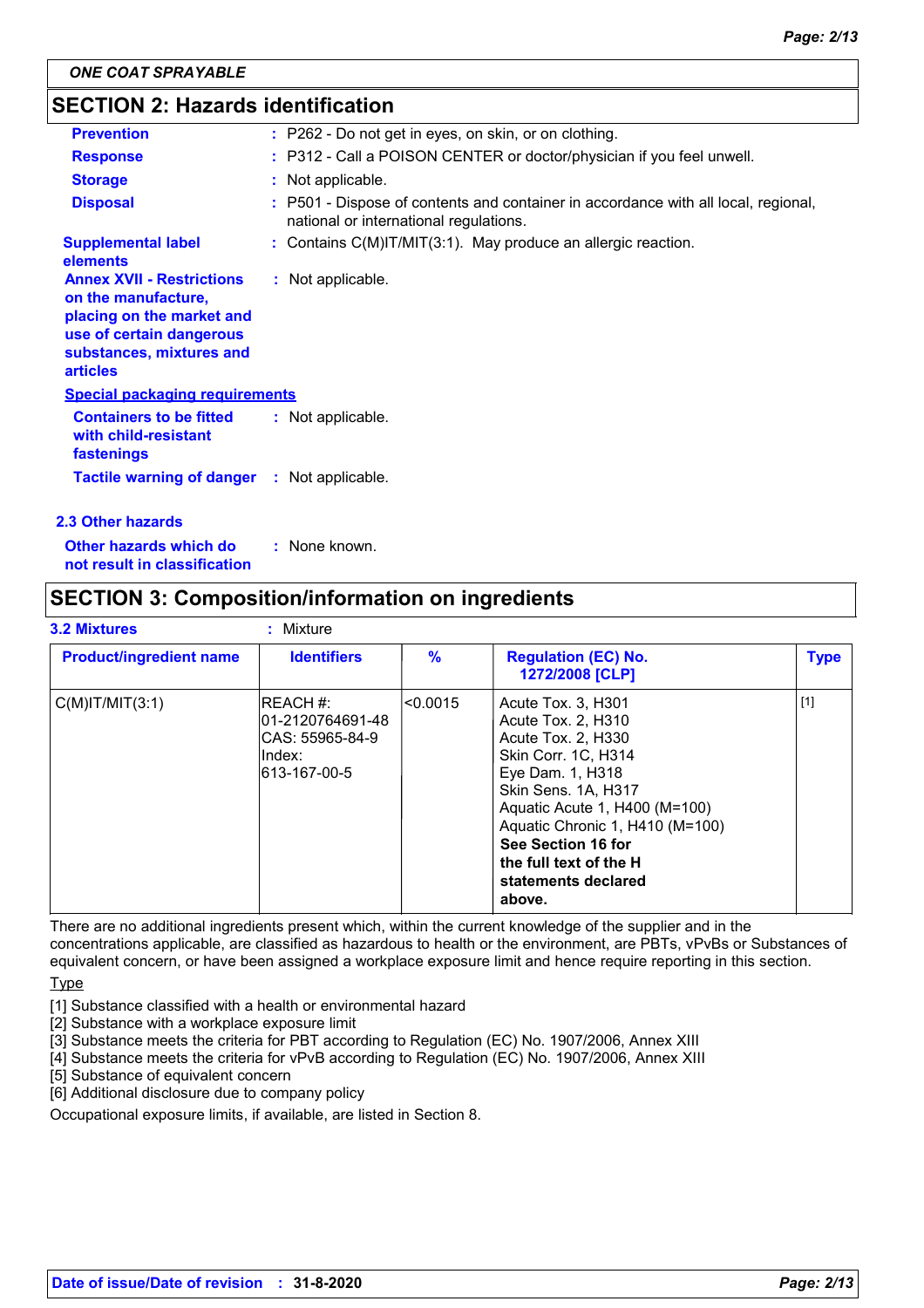### **SECTION 4: First aid measures**

| <b>4.1 Description of first aid measures</b> |                                                                                                                                                                                                             |
|----------------------------------------------|-------------------------------------------------------------------------------------------------------------------------------------------------------------------------------------------------------------|
| <b>General</b>                               | : In all cases of doubt, or when symptoms persist, seek medical attention. Never give<br>anything by mouth to an unconscious person. If unconscious, place in recovery<br>position and seek medical advice. |
| <b>Eye contact</b>                           | : Remove contact lenses, irrigate copiously with clean, fresh water, holding the<br>eyelids apart for at least 10 minutes and seek immediate medical advice.                                                |
| <b>Inhalation</b>                            | : Remove to fresh air. Keep person warm and at rest. If not breathing, if breathing is<br>irregular or if respiratory arrest occurs, provide artificial respiration or oxygen by<br>trained personnel.      |
| <b>Skin contact</b>                          | : Remove contaminated clothing and shoes. Wash skin thoroughly with soap and<br>water or use recognised skin cleanser. Do NOT use solvents or thinners.                                                     |
| <b>Ingestion</b>                             | : If swallowed, seek medical advice immediately and show the container or label.<br>Keep person warm and at rest. Do NOT induce vomiting.                                                                   |
| <b>Protection of first-aiders</b>            | : No action shall be taken involving any personal risk or without suitable training.                                                                                                                        |

#### **4.2 Most important symptoms and effects, both acute and delayed**

There are no data available on the mixture itself. The product is not classified as hazardous according to Regulation (EC) 1272/2008 as amended.

Repeated or prolonged contact with the mixture may cause removal of natural fat from the skin, resulting in nonallergic contact dermatitis and absorption through the skin.

If splashed in the eyes, the liquid may cause irritation and reversible damage.

This takes into account, where known, delayed and immediate effects and also chronic effects of components from short-term and long-term exposure by oral, inhalation and dermal routes of exposure and eye contact.

Contains C(M)IT/MIT(3:1). May produce an allergic reaction.

#### **4.3 Indication of any immediate medical attention and special treatment needed**

| <b>Notes to physician</b>  | : Treat symptomatically. Contact poison treatment specialist immediately if large |
|----------------------------|-----------------------------------------------------------------------------------|
|                            | quantities have been ingested or inhaled.                                         |
| <b>Specific treatments</b> | No specific treatment.                                                            |

See toxicological information (Section 11)

### **SECTION 5: Firefighting measures**

| 5.1 Extinguishing media                                  |                                                                                                                              |
|----------------------------------------------------------|------------------------------------------------------------------------------------------------------------------------------|
| <b>Suitable extinguishing</b><br>media                   | : Recommended: alcohol-resistant foam, $CO2$ , powders, water spray.                                                         |
| <b>Unsuitable extinguishing</b><br>media                 | : Do not use water jet.                                                                                                      |
|                                                          | 5.2 Special hazards arising from the substance or mixture                                                                    |
| <b>Hazards from the</b><br>substance or mixture          | : Fire will produce dense black smoke. Exposure to decomposition products may<br>cause a health hazard.                      |
| <b>Hazardous combustion</b><br>products                  | : Decomposition products may include the following materials: carbon monoxide,<br>carbon dioxide, smoke, oxides of nitrogen. |
| 5.3 Advice for firefighters                              |                                                                                                                              |
| <b>Special protective actions</b><br>for fire-fighters   | : Cool closed containers exposed to fire with water. Do not release runoff from fire to<br>drains or watercourses.           |
| <b>Special protective</b><br>equipment for fire-fighters | : Appropriate breathing apparatus may be required.                                                                           |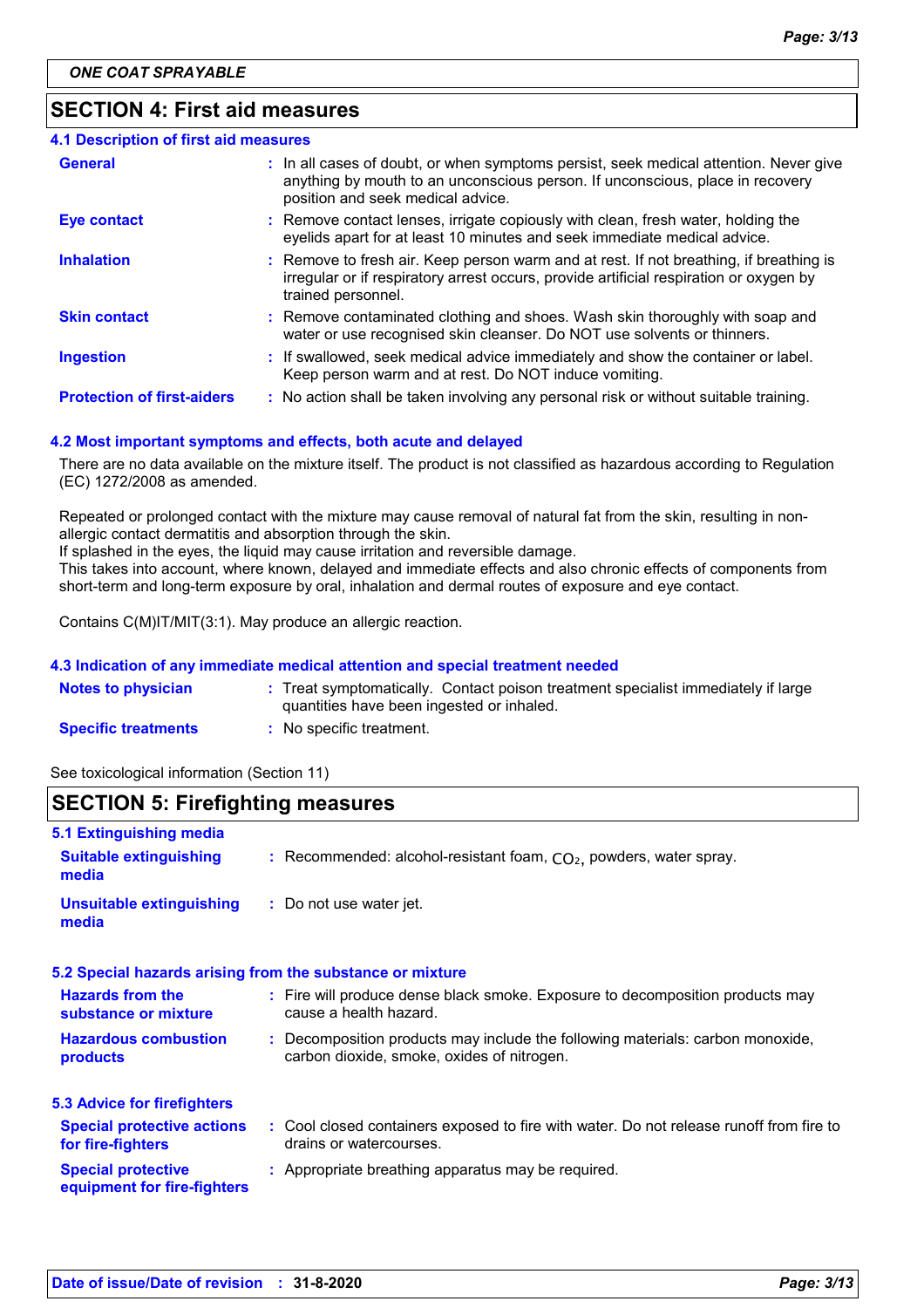### **SECTION 6: Accidental release measures**

| 6.1 Personal precautions, protective equipment and emergency procedures |  |                                                                                                                                                                                                                                                                                    |  |  |
|-------------------------------------------------------------------------|--|------------------------------------------------------------------------------------------------------------------------------------------------------------------------------------------------------------------------------------------------------------------------------------|--|--|
| For non-emergency<br>personnel                                          |  | : Avoid breathing vapour or mist. Refer to protective measures listed in sections 7<br>and $8.$                                                                                                                                                                                    |  |  |
| For emergency responders                                                |  | : If specialised clothing is required to deal with the spillage, take note of any<br>information in Section 8 on suitable and unsuitable materials. See also the<br>information in "For non-emergency personnel".                                                                  |  |  |
| <b>6.2 Environmental</b><br>precautions                                 |  | : Do not allow to enter drains or watercourses. If the product contaminates lakes,<br>rivers, or sewers, inform the appropriate authorities in accordance with local<br>regulations.                                                                                               |  |  |
| 6.3 Methods and material<br>for containment and<br>cleaning up          |  | : Contain and collect spillage with non-combustible, absorbent material e.g. sand,<br>earth, vermiculite or diatomaceous earth and place in container for disposal<br>according to local regulations (see Section 13). Preferably clean with a detergent.<br>Avoid using solvents. |  |  |
| 6.4 Reference to other<br><b>sections</b>                               |  | : See Section 1 for emergency contact information.<br>See Section 8 for information on appropriate personal protective equipment.<br>See Section 13 for additional waste treatment information.                                                                                    |  |  |

# **SECTION 7: Handling and storage**

The information in this section contains generic advice and guidance. The list of Identified Uses in Section 1 should be consulted for any available use-specific information provided in the Exposure Scenario(s).

Avoid contact with skin and eyes. Avoid inhalation of vapour, spray or mist. **:** Eating, drinking and smoking should be prohibited in areas where this material is handled, stored and processed. Put on appropriate personal protective equipment (see Section 8). Never use pressure to empty. Container is not a pressure vessel. Always keep in containers made from the same material as the original one. Comply with the health and safety at work laws. Do not allow to enter drains or watercourses. When operators, whether spraying or not, have to work inside the spray booth, ventilation is unlikely to be sufficient to control particulates and solvent vapour in all cases. In such circumstances they should wear a compressed air-fed respirator **7.1 Precautions for safe handling**

vapour concentration has fallen below the exposure limits.

during the spraying process and until such time as the particulates and solvent

#### **7.2 Conditions for safe storage, including any incompatibilities**

Store in accordance with local regulations.

#### **Notes on joint storage**

Keep away from: oxidising agents, strong alkalis, strong acids.

#### **Additional information on storage conditions**

Observe label precautions. Store in a dry, cool and well-ventilated area. Keep away from heat and direct sunlight. Keep container tightly closed.

No smoking. Prevent unauthorised access. Containers that have been opened must be carefully resealed and kept upright to prevent leakage.

#### **7.3 Specific end use(s)**

| : Not available. |
|------------------|
| : Not available. |
|                  |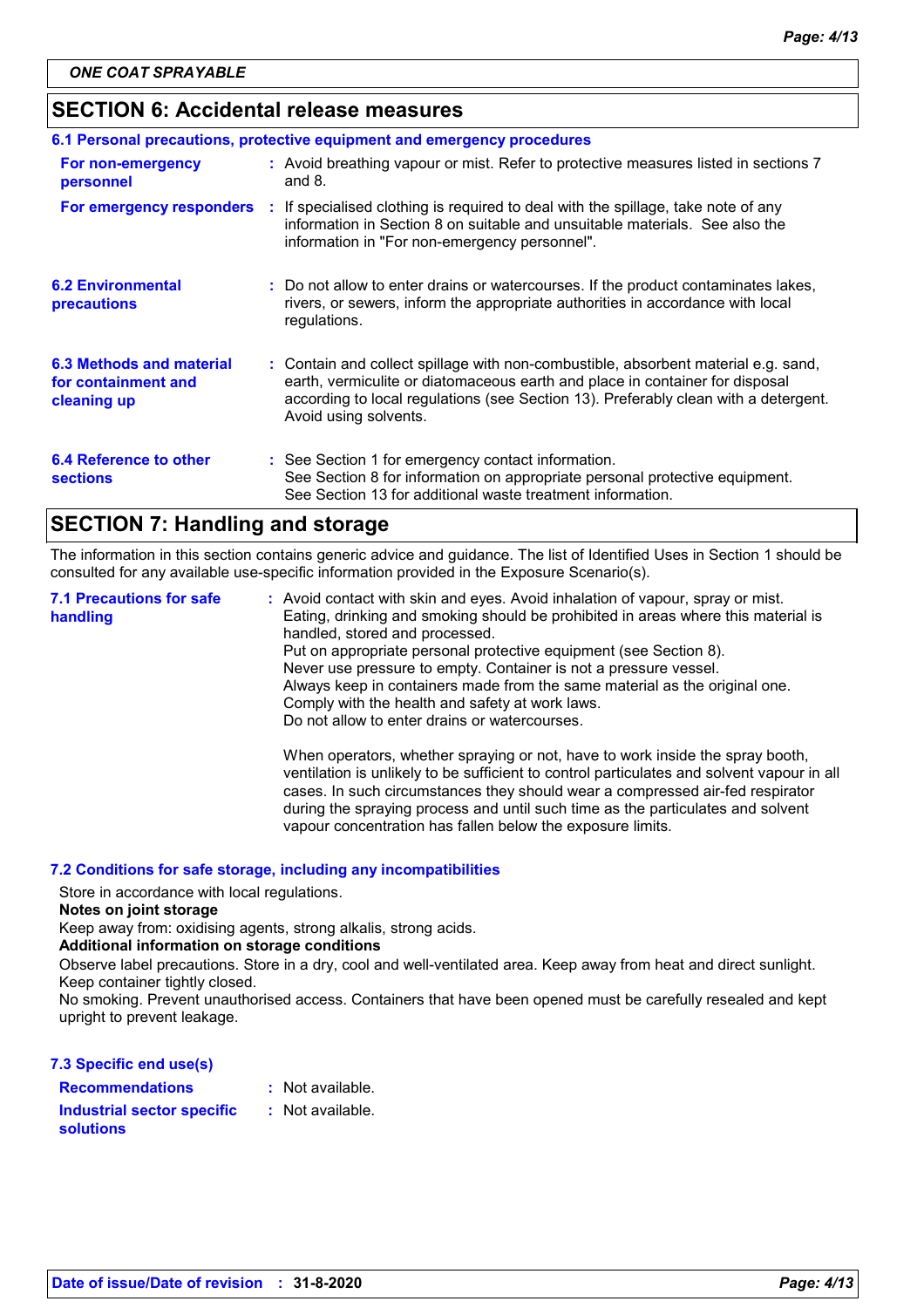# **SECTION 8: Exposure controls/personal protection**

The information in this section contains generic advice and guidance. Information is provided based on typical anticipated uses of the product. Additional measures might be required for bulk handling or other uses that could significantly increase worker exposure or environmental releases.

#### **8.1 Control parameters**

#### **Occupational exposure limits**

No exposure limit value known.

| <b>Recommended monitoring</b><br><b>procedures</b> | If this product contains ingredients with exposure limits, personal, workplace<br>÷.<br>atmosphere or biological monitoring may be required to determine the effectiveness<br>of the ventilation or other control measures and/or the necessity to use respiratory<br>protective equipment. Reference should be made to monitoring standards, such as<br>the following: European Standard EN 689 (Workplace atmospheres - Guidance for<br>the assessment of exposure by inhalation to chemical agents for comparison with<br>limit values and measurement strategy) European Standard EN 14042 (Workplace<br>atmospheres - Guide for the application and use of procedures for the assessment<br>of exposure to chemical and biological agents) European Standard EN 482<br>(Workplace atmospheres - General requirements for the performance of procedures<br>for the measurement of chemical agents) Reference to national guidance<br>documents for methods for the determination of hazardous substances will also be<br>required. |
|----------------------------------------------------|----------------------------------------------------------------------------------------------------------------------------------------------------------------------------------------------------------------------------------------------------------------------------------------------------------------------------------------------------------------------------------------------------------------------------------------------------------------------------------------------------------------------------------------------------------------------------------------------------------------------------------------------------------------------------------------------------------------------------------------------------------------------------------------------------------------------------------------------------------------------------------------------------------------------------------------------------------------------------------------------------------------------------------------|
|----------------------------------------------------|----------------------------------------------------------------------------------------------------------------------------------------------------------------------------------------------------------------------------------------------------------------------------------------------------------------------------------------------------------------------------------------------------------------------------------------------------------------------------------------------------------------------------------------------------------------------------------------------------------------------------------------------------------------------------------------------------------------------------------------------------------------------------------------------------------------------------------------------------------------------------------------------------------------------------------------------------------------------------------------------------------------------------------------|

#### **DNELs/DMELs**

No DNELs/DMELs available.

#### **PNECs**

No PNECs available

#### **8.2 Exposure controls**

| <b>Appropriate engineering</b><br><b>controls</b> | : Provide adequate ventilation. Where reasonably practicable, this should be<br>achieved by the use of local exhaust ventilation and good general extraction. If<br>these are not sufficient to maintain concentrations of particulates and solvent<br>vapours below the OEL, suitable respiratory protection must be worn.                                                                                                                                                                                                                                                     |
|---------------------------------------------------|---------------------------------------------------------------------------------------------------------------------------------------------------------------------------------------------------------------------------------------------------------------------------------------------------------------------------------------------------------------------------------------------------------------------------------------------------------------------------------------------------------------------------------------------------------------------------------|
| <b>Individual protection measures</b>             |                                                                                                                                                                                                                                                                                                                                                                                                                                                                                                                                                                                 |
| <b>Hygiene measures</b>                           | : Wash hands, forearms and face thoroughly after handling chemical products, before<br>eating, smoking and using the lavatory and at the end of the working period.<br>Appropriate techniques should be used to remove potentially contaminated clothing.<br>Wash contaminated clothing before reusing. Ensure that eyewash stations and<br>safety showers are close to the workstation location.                                                                                                                                                                               |
| <b>Eye/face protection</b>                        | : Use safety eyewear designed to protect against splash of liquids.                                                                                                                                                                                                                                                                                                                                                                                                                                                                                                             |
| <b>Skin protection</b>                            |                                                                                                                                                                                                                                                                                                                                                                                                                                                                                                                                                                                 |
| <b>Hand protection</b>                            |                                                                                                                                                                                                                                                                                                                                                                                                                                                                                                                                                                                 |
| <b>Gloves</b>                                     | : When prolonged or frequently repeated contact may occur, a glove with a protection<br>class of 6 (breakthrough time >480 minutes according to EN374) is recommended.<br>Recommended gloves: Viton $\circledR$ or Nitrile, thickness $\geq 0.38$ mm.<br>When only brief contact is expected, a glove with protection class of 2 or higher<br>(breakthrough time > 30 minutes according to EN374) is recommended.<br>Recommended gloves: Nitrile, thickness $\geq 0.12$ mm.<br>Gloves should be replaced regularly and if there is any sign of damage to the glove<br>material. |
|                                                   | The performance or effectiveness of the glove may be reduced by physical/chemical<br>damage and poor maintenance.                                                                                                                                                                                                                                                                                                                                                                                                                                                               |
| <b>Body protection</b>                            | : Personnel should wear antistatic clothing made of natural fibres or of high-<br>temperature-resistant synthetic fibres.                                                                                                                                                                                                                                                                                                                                                                                                                                                       |
| <b>Other skin protection</b>                      | : Appropriate footwear and any additional skin protection measures should be<br>selected based on the task being performed and the risks involved and should be<br>approved by a specialist before handling this product.                                                                                                                                                                                                                                                                                                                                                       |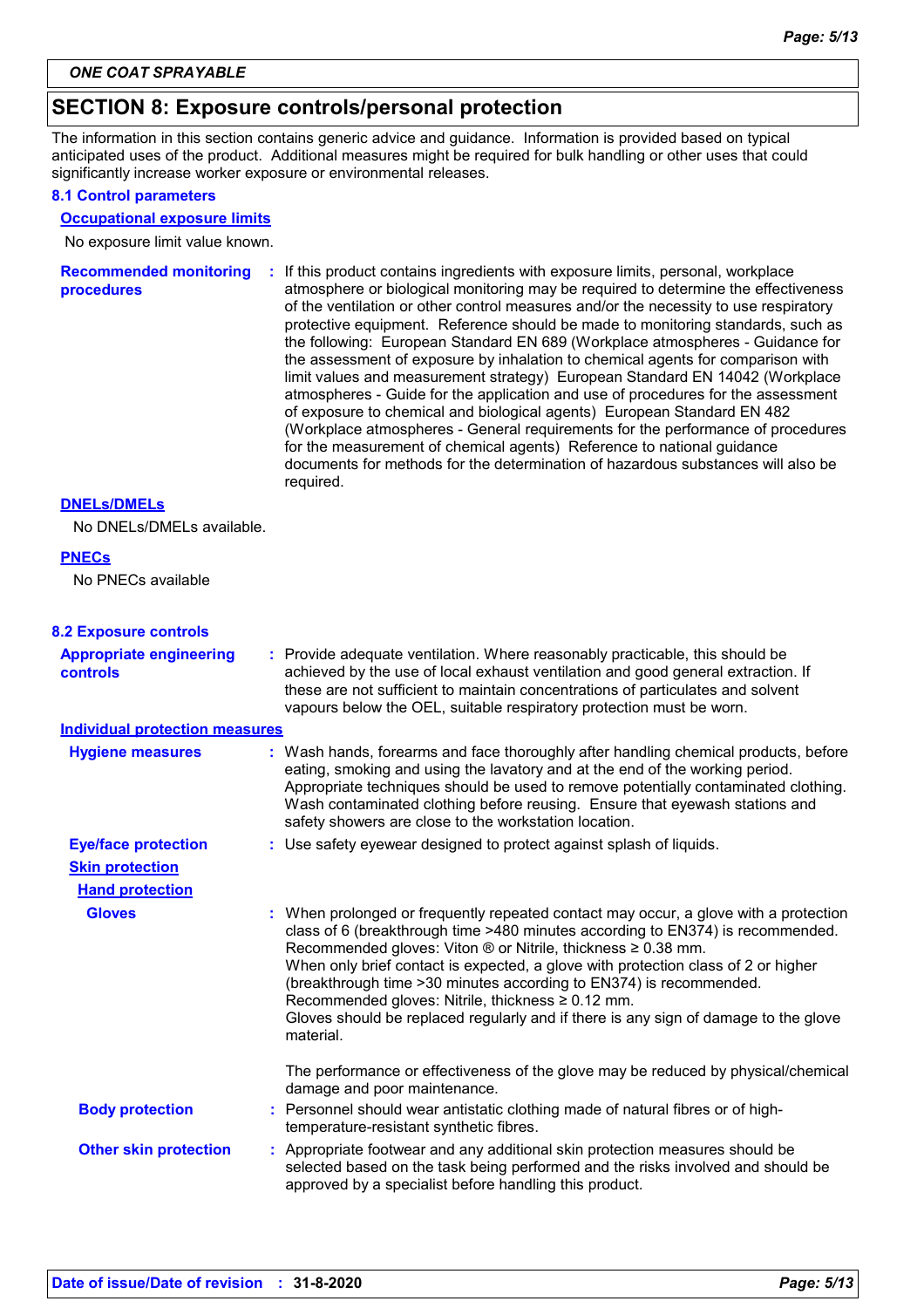| <b>Respiratory protection</b> | : If workers are exposed to concentrations above the exposure limit, they must use                                                                                                                                                                                                                                                                                                                                                                                                                                                                                                                                                                                                      |
|-------------------------------|-----------------------------------------------------------------------------------------------------------------------------------------------------------------------------------------------------------------------------------------------------------------------------------------------------------------------------------------------------------------------------------------------------------------------------------------------------------------------------------------------------------------------------------------------------------------------------------------------------------------------------------------------------------------------------------------|
|                               | appropriate, certified respirators.                                                                                                                                                                                                                                                                                                                                                                                                                                                                                                                                                                                                                                                     |
|                               | OLD LEAD-BASED PAINTS:                                                                                                                                                                                                                                                                                                                                                                                                                                                                                                                                                                                                                                                                  |
|                               | When surfaces are to be prepared for painting, account should be taken of the age<br>of the property and the possibility that lead-pigmented paint might be present. There<br>is a possibility that ingestion or inhalation of scrapings or dust arising from the<br>preparation work could cause health effects. As a working rule you should assume<br>that this will be the case if the age of the property is pre 1960.                                                                                                                                                                                                                                                             |
|                               | Where possible wet sanding or chemical stripping methods should be used with<br>surfaces of this type to avoid the creation of dust. When dry sanding cannot be<br>avoided, and effective local exhaust ventilation is not available, it is recommended<br>that a dust respirator is worn, that is approved for use with lead dusts, and its type<br>selected on the basis of the COSHH assessment, taking into account the<br>Workplace Exposure Limit for lead in air. Furthermore, steps should be taken to<br>ensure containment of the dusts created, and that all practicable measures are<br>taken to clean up thoroughly all deposits of dusts in and around the affected area. |
|                               | Respiratory protection in case of dust or spray mist formation. (particle filter EN143<br>type P2) Respiratory protection in case of vapour formation. (half mask with<br>combination filter A2-P2 til concentrations of 0,5 Vol%.)                                                                                                                                                                                                                                                                                                                                                                                                                                                     |
|                               | The current Control of Lead at Work Regulations approved code of practice should<br>be consulted for advice on protective clothing and personal hygiene precautions.<br>Care should also be taken to exclude visitors, members of the household and<br>especially children from the affected area, during the actual work and the<br>subsequent clean up operations. All scrapings, dust, etc. should be disposed of by<br>the professional painting contractor as Hazardous Waste.                                                                                                                                                                                                     |
|                               | Extra precautions will also need to be taken when burning off old lead-based paints<br>because fumes containing lead will be produced. It is recommended that a<br>respirator, approved for use with particulate fumes of lead is selected on the basis<br>of the COSHH assessment, taking into account the Workplace Exposure Limit for<br>lead in air. Similar precautions to those given above about sanding should be taken<br>with reference to protective clothing, disposal of scrapings and dusts, and exclusion<br>of other personnel and especially children from the building during actual work and<br>the subsequent clean up operations.                                  |
|                               | Avoid the inhalation of dust. Wear suitable face mask if dry sanding. Special<br>precautions should be taken during surface preparation of pre-1960s paint surfaces<br>over wood and metal as they may contain harmful lead.<br>OLD LEAD-BASED PAINTS:                                                                                                                                                                                                                                                                                                                                                                                                                                  |
|                               | When surfaces are to be prepared for painting, account should be taken of the<br>age of the property and the possibility that lead-pigmented paint might be present.<br>There is a possibility that ingestion or inhalation of scrapings or dust arising from<br>the preparation work could cause health effects. As a working rule you should<br>assume that this will be the case if the age of the property is pre 1960.                                                                                                                                                                                                                                                             |
|                               | Where possible wet sanding or chemical stripping methods should be used with<br>surfaces of this type to avoid the creation of dust. When dry sanding cannot be<br>avoided, and effective local exhaust ventilation is not available, it is recommended<br>that a dust respirator is worn, that is approved for use with lead dusts, and its type<br>selected on the basis of the COSHH assessment, taking into account the<br>Workplace Exposure Limit for lead in air. Furthermore, steps should be taken to<br>ensure containment of the dusts created, and that all practicable measures are<br>taken to clean up thoroughly all deposits of dusts in and around the affected area. |
|                               | Respiratory protection in case of dust or spray mist formation. (particle filter<br>EN143 type P2) Respiratory protection in case of vapour formation. (half mask<br>with combination filter A2-P2 til concentrations of 0,5 Vol%.)                                                                                                                                                                                                                                                                                                                                                                                                                                                     |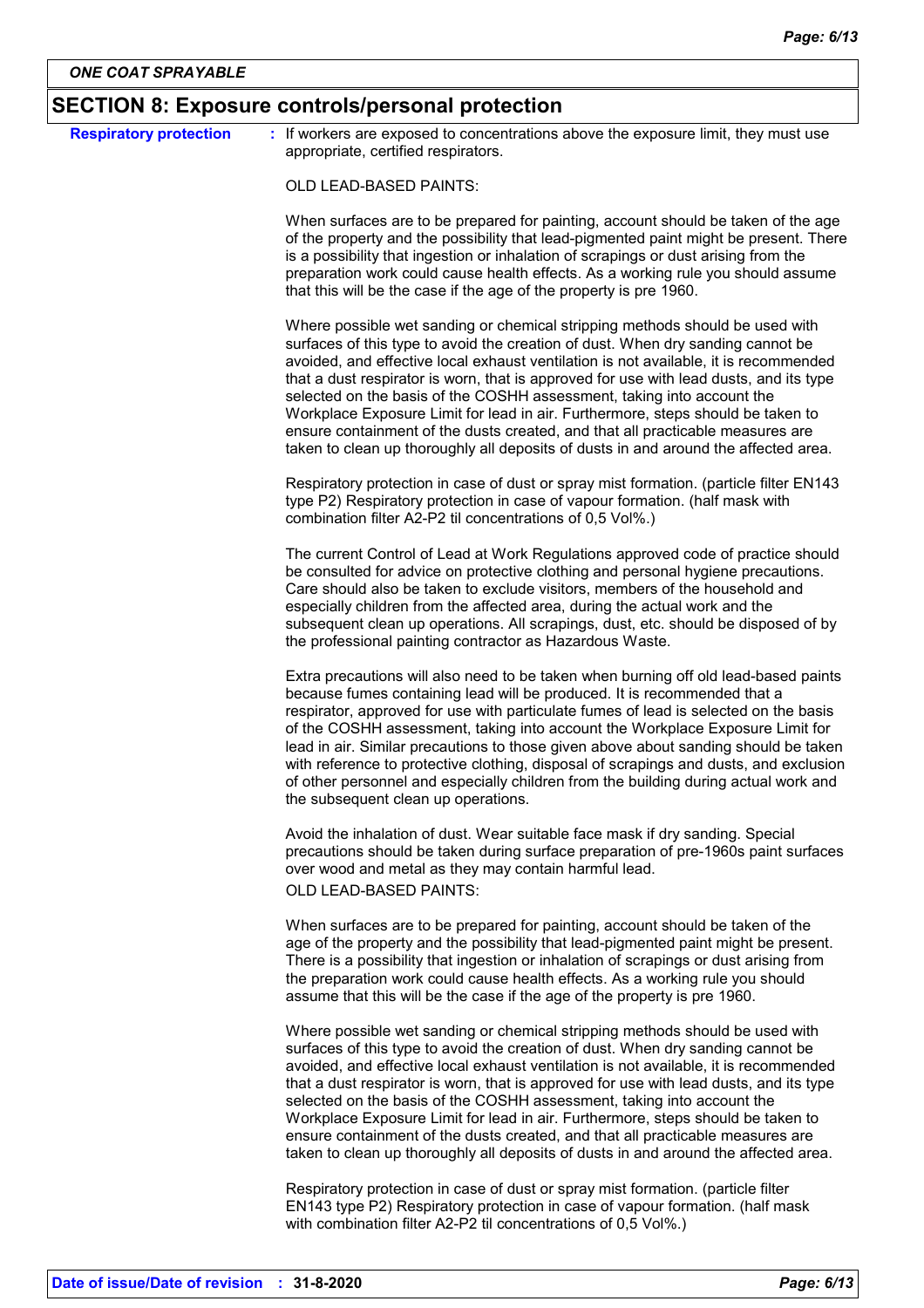### **SECTION 8: Exposure controls/personal protection**

The current Control of Lead at Work Regulations approved code of practice should be consulted for advice on protective clothing and personal hygiene precautions. Care should also be taken to exclude visitors, members of the household and especially children from the affected area, during the actual work and the subsequent clean up operations. All scrapings, dust, etc. should be disposed of by the professional painting contractor as Hazardous Waste.

Extra precautions will also need to be taken when burning off old lead-based paints because fumes containing lead will be produced. It is recommended that a respirator, approved for use with particulate fumes of lead is selected on the basis of the COSHH assessment, taking into account the Workplace Exposure Limit for lead in air. Similar precautions to those given above about sanding should be taken with reference to protective clothing, disposal of scrapings and dusts, and exclusion of other personnel and especially children from the building during actual work and the subsequent clean up operations.

Avoid the inhalation of dust. Wear suitable face mask if dry sanding. Special precautions should be taken during surface preparation of pre-1960s paint surfaces over wood and metal as they may contain harmful lead.

| <b>Environmental exposure</b> | : Do not allow to enter drains or watercourses. |
|-------------------------------|-------------------------------------------------|
| controls                      |                                                 |

#### **SECTION 9: Physical and chemical properties**

| <b>Appearance</b>                                                  |                                                          |
|--------------------------------------------------------------------|----------------------------------------------------------|
| <b>Physical state</b>                                              | : Liquid.                                                |
| <b>Colour</b>                                                      | Various: See label.                                      |
| <b>Odour</b>                                                       | Not available.                                           |
| <b>Odour threshold</b>                                             | $:$ Not available.                                       |
| pH                                                                 | : 8.5                                                    |
| <b>Melting point/freezing point</b>                                | : Not available.                                         |
| Initial boiling point and boiling<br>range                         | $: 100^{\circ}$ C                                        |
| <b>Flash point</b>                                                 | Not applicable.                                          |
| <b>Evaporation rate</b>                                            | : Not available.                                         |
| <b>Upper/lower flammability or</b><br>explosive limits             | : Not available.                                         |
| <b>Vapour pressure</b>                                             | : Not available.                                         |
| <b>Vapour density</b>                                              | : Not available.                                         |
| <b>Relative density</b>                                            | : 1.022                                                  |
| <b>Solubility(ies)</b>                                             | : Easily soluble in the following materials: cold water. |
| <b>Partition coefficient: n-octanol/ : Not available.</b><br>water |                                                          |
| <b>Auto-ignition temperature</b>                                   | : Not available.                                         |
| <b>Decomposition temperature</b>                                   | : Not available.                                         |
| <b>Viscosity</b>                                                   | Kinematic (room temperature): 1.86 cm <sup>2</sup> /s    |
| <b>Explosive properties</b>                                        | : Not available.                                         |
| <b>Oxidising properties</b>                                        | : Not available.                                         |
| 9.2. Other information                                             |                                                          |
| <b>Solubility in water</b>                                         | : Not available.                                         |

# **9.1. Information on basic physical and chemical properties**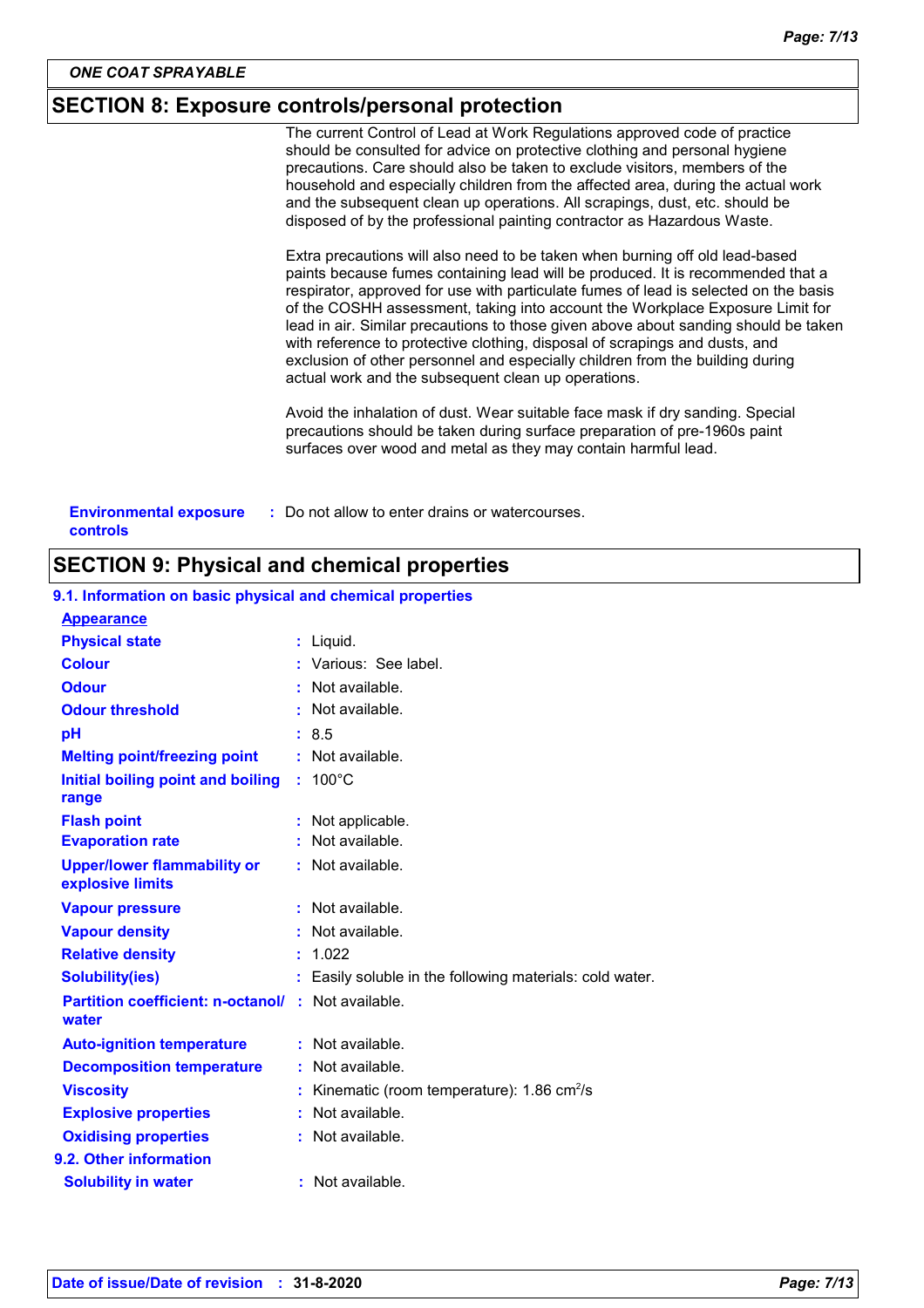# **SECTION 10: Stability and reactivity**

| <b>10.6 Hazardous</b><br>decomposition products | : Decomposition products may include the following materials: carbon monoxide,<br>carbon dioxide, smoke, oxides of nitrogen.        |
|-------------------------------------------------|-------------------------------------------------------------------------------------------------------------------------------------|
| 10.5 Incompatible materials                     | : Keep away from the following materials to prevent strong exothermic reactions:<br>oxidising agents, strong alkalis, strong acids. |
| <b>10.4 Conditions to avoid</b>                 | : When exposed to high temperatures may produce hazardous decomposition<br>products.                                                |
| 10.3 Possibility of<br>hazardous reactions      | : Under normal conditions of storage and use, hazardous reactions will not occur.                                                   |
| <b>10.2 Chemical stability</b>                  | : Stable under recommended storage and handling conditions (see Section 7).                                                         |
| <b>10.1 Reactivity</b>                          | : No specific test data related to reactivity available for this product or its ingredients.                                        |

# **SECTION 11: Toxicological information**

#### **11.1 Information on toxicological effects**

There are no data available on the mixture itself. The product is not classified as hazardous according to Regulation (EC) 1272/2008 as amended.

Repeated or prolonged contact with the mixture may cause removal of natural fat from the skin, resulting in nonallergic contact dermatitis and absorption through the skin.

If splashed in the eyes, the liquid may cause irritation and reversible damage.

This takes into account, where known, delayed and immediate effects and also chronic effects of components from short-term and long-term exposure by oral, inhalation and dermal routes of exposure and eye contact.

Contains C(M)IT/MIT(3:1). May produce an allergic reaction.

#### **Acute toxicity**

**Conclusion/Summary :** Not available.

**Acute toxicity estimates**

Not available.

#### **Irritation/Corrosion**

| <b>Product/ingredient name</b>                            | <b>Result</b>          | <b>Species</b> | <b>Score</b>   | <b>Exposure</b> | <b>Observation</b> |
|-----------------------------------------------------------|------------------------|----------------|----------------|-----------------|--------------------|
| $C(M)$ IT/MIT $(3:1)$                                     | Skin - Severe irritant | Human          | $\blacksquare$ | 0.01 Percent    |                    |
| <b>Conclusion/Summary</b>                                 | : Not available.       |                |                |                 |                    |
| <b>Sensitisation</b>                                      |                        |                |                |                 |                    |
| <b>Conclusion/Summary</b>                                 | : Not available.       |                |                |                 |                    |
| <b>Mutagenicity</b>                                       |                        |                |                |                 |                    |
| <b>Conclusion/Summary</b>                                 | : Not available.       |                |                |                 |                    |
| <b>Carcinogenicity</b>                                    |                        |                |                |                 |                    |
| <b>Conclusion/Summary</b>                                 | : Not available.       |                |                |                 |                    |
| <b>Reproductive toxicity</b>                              |                        |                |                |                 |                    |
| <b>Conclusion/Summary</b>                                 | $:$ Not available.     |                |                |                 |                    |
| <b>Teratogenicity</b>                                     |                        |                |                |                 |                    |
| <b>Conclusion/Summary</b>                                 | $:$ Not available.     |                |                |                 |                    |
| <b>Specific target organ toxicity (single exposure)</b>   |                        |                |                |                 |                    |
| Not available.                                            |                        |                |                |                 |                    |
| <b>Specific target organ toxicity (repeated exposure)</b> |                        |                |                |                 |                    |
| Not available.                                            |                        |                |                |                 |                    |
| <b>Aspiration hazard</b>                                  |                        |                |                |                 |                    |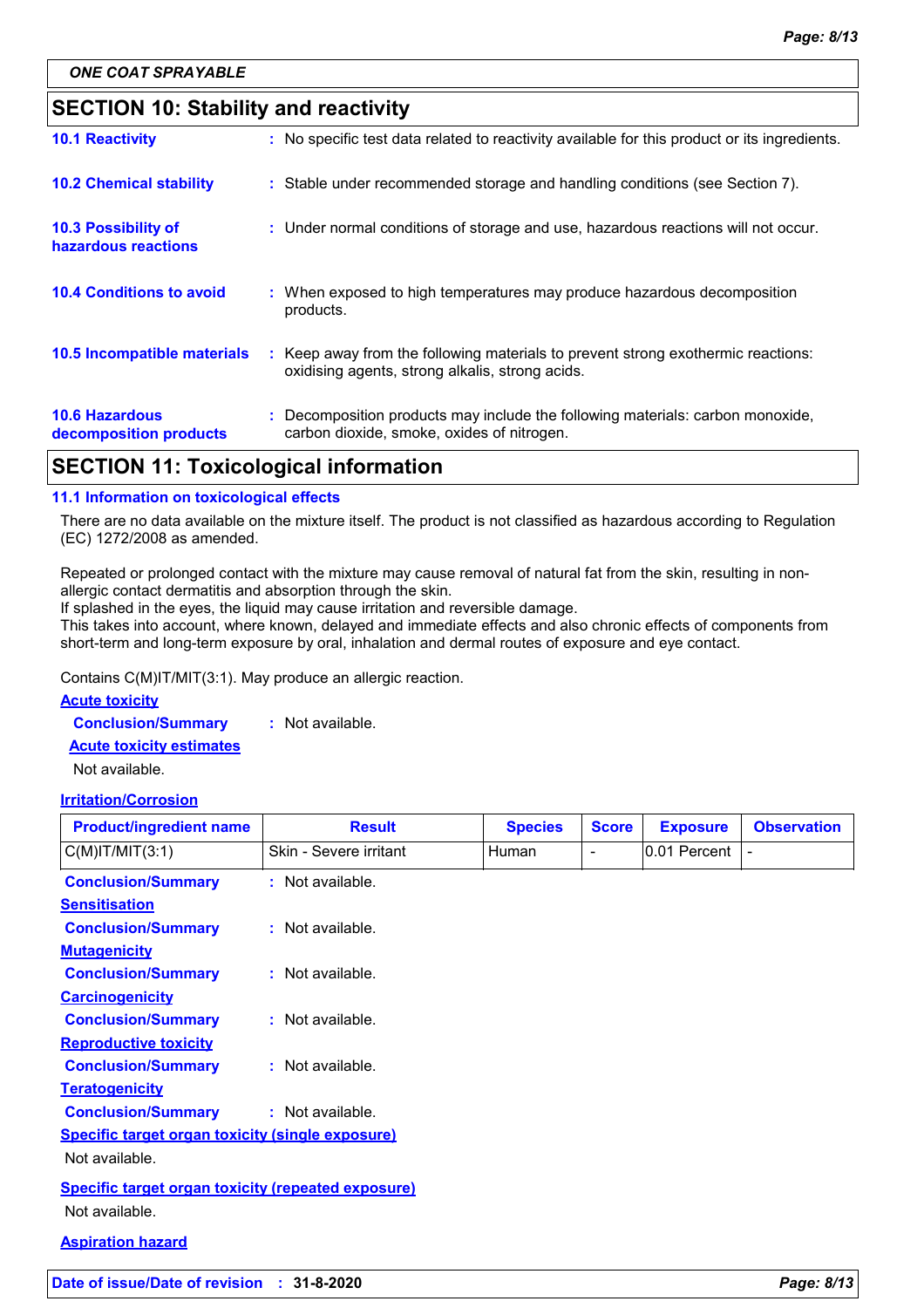*ONE COAT SPRAYABLE*

# **SECTION 11: Toxicological information**

Not available.

| <b>Other information</b> | : Not available. |
|--------------------------|------------------|
|                          |                  |

# **SECTION 12: Ecological information**

#### **12.1 Toxicity**

There are no data available on the mixture itself. Do not allow to enter drains or watercourses.

The mixture has been assessed following the summation method of the CLP Regulation (EC) No 1272/2008 and is not classified as hazardous to the environment, but contains substance(s) hazardous to the environment. See section 3 for details.

**Conclusion/Summary :** Not available.

| <b>12.2 Persistence and degradability</b> |                  |
|-------------------------------------------|------------------|
| <b>Conclusion/Summary</b>                 | : Not available. |

#### **12.3 Bioaccumulative potential**

Not available.

| <b>12.4 Mobility in soil</b>                            |                  |  |  |
|---------------------------------------------------------|------------------|--|--|
| <b>Soil/water partition</b><br><b>coefficient (Koc)</b> | : Not available. |  |  |
| <b>Mobility</b>                                         | : Not available. |  |  |

|             | 12.5 Results of PBT and vPvB assessment               |
|-------------|-------------------------------------------------------|
| <b>PBT</b>  | : Not applicable.                                     |
|             | P: Not available. B: Not available. T: Not available. |
| <b>vPvB</b> | : Not applicable.                                     |
|             | vP: Not available. vB: Not available.                 |
|             |                                                       |

#### **12.6 Other adverse effects** : No known significant effects or critical hazards.

### **SECTION 13: Disposal considerations**

The information in this section contains generic advice and guidance. The list of Identified Uses in Section 1 should be consulted for any available use-specific information provided in the Exposure Scenario(s).

#### **13.1 Waste treatment methods**

| <b>Product</b>                 |                                                                                                                                                                                                                                                                                                                                                                                                                                                                                                                                                      |
|--------------------------------|------------------------------------------------------------------------------------------------------------------------------------------------------------------------------------------------------------------------------------------------------------------------------------------------------------------------------------------------------------------------------------------------------------------------------------------------------------------------------------------------------------------------------------------------------|
| <b>Methods of disposal</b>     | : The generation of waste should be avoided or minimised wherever possible.<br>Disposal of this product, solutions and any by-products should at all times comply<br>with the requirements of environmental protection and waste disposal legislation<br>and any regional local authority requirements. Dispose of surplus and non-<br>recyclable products via a licensed waste disposal contractor. Waste should not be<br>disposed of untreated to the sewer unless fully compliant with the requirements of<br>all authorities with jurisdiction. |
| <b>Hazardous waste</b>         | : Within the present knowledge of the supplier, this product is not regarded as<br>hazardous waste, as defined by EU Directive 2008/98/EC.                                                                                                                                                                                                                                                                                                                                                                                                           |
| <b>Disposal considerations</b> | : Do not allow to enter drains or watercourses.<br>Dispose of according to all federal, state and local applicable regulations.<br>If this product is mixed with other wastes, the original waste product code may no<br>longer apply and the appropriate code should be assigned.<br>For further information, contact your local waste authority.                                                                                                                                                                                                   |
| <b>Packaging</b>               |                                                                                                                                                                                                                                                                                                                                                                                                                                                                                                                                                      |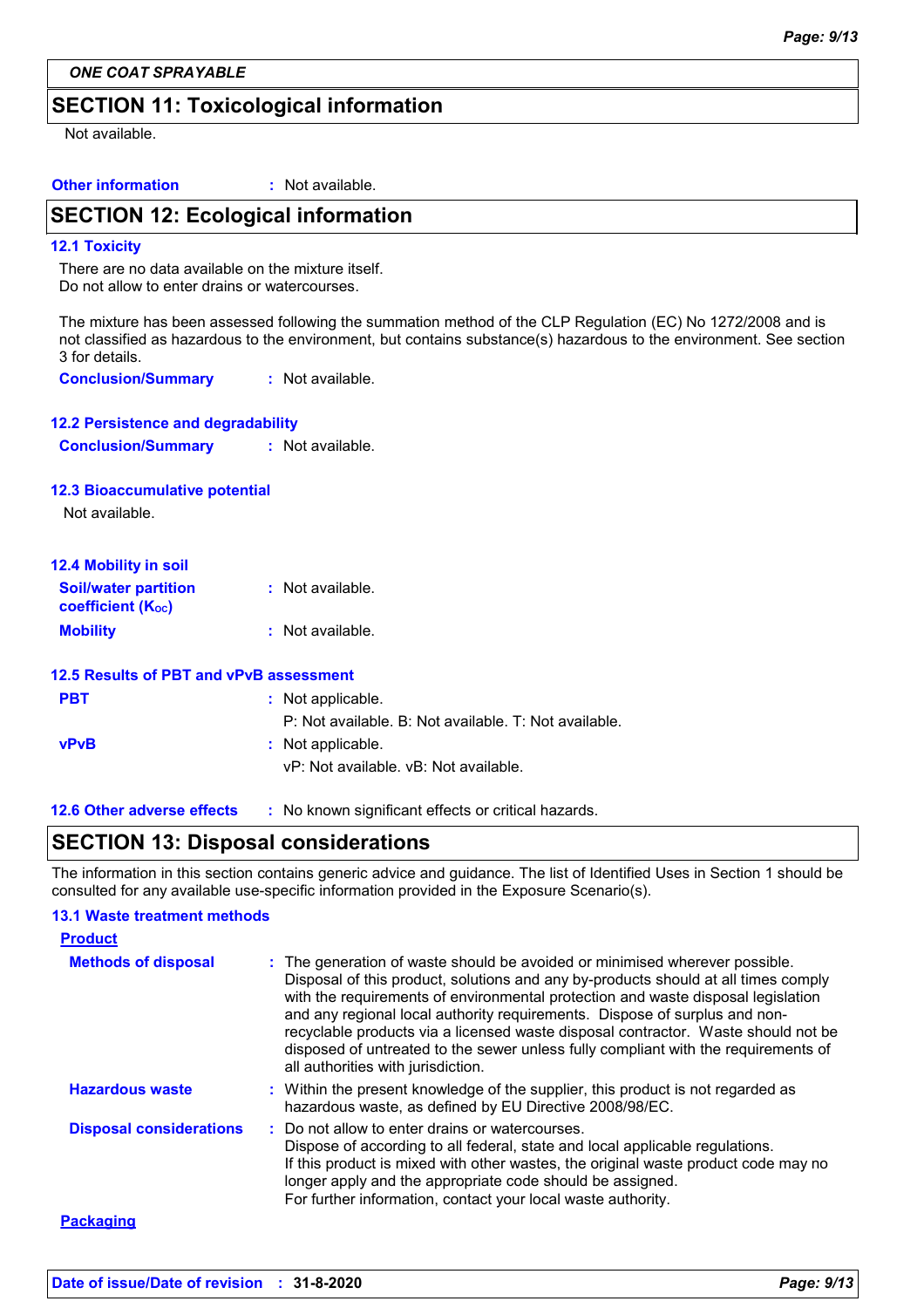| <b>Methods of disposal</b>     |                                                                                                                                                                                                                                                                                                                                         | : The generation of waste should be avoided or minimised wherever possible. Waste<br>packaging should be recycled. Incineration or landfill should only be considered<br>when recycling is not feasible.                                  |
|--------------------------------|-----------------------------------------------------------------------------------------------------------------------------------------------------------------------------------------------------------------------------------------------------------------------------------------------------------------------------------------|-------------------------------------------------------------------------------------------------------------------------------------------------------------------------------------------------------------------------------------------|
| <b>Disposal considerations</b> | : Using information provided in this safety data sheet, advice should be obtained from<br>the relevant waste authority on the classification of empty containers.<br>Empty containers must be scrapped or reconditioned.<br>Dispose of containers contaminated by the product in accordance with local or<br>national legal provisions. |                                                                                                                                                                                                                                           |
| <b>Type of packaging</b>       |                                                                                                                                                                                                                                                                                                                                         | European waste catalogue (EWC)                                                                                                                                                                                                            |
| <b>CEPE Paint Guidelines</b>   | 15 01 10*                                                                                                                                                                                                                                                                                                                               | packaging containing residues of or contaminated by<br>hazardous substances                                                                                                                                                               |
| <b>Special precautions</b>     |                                                                                                                                                                                                                                                                                                                                         | : This material and its container must be disposed of in a safe way. Empty containers<br>or liners may retain some product residues. Avoid dispersal of spilt material and<br>runoff and contact with soil, waterways, drains and sewers. |

# **SECTION 14: Transport information**

# **Information pertaining to IATA and ADN is considered not relevant since the material is not packaged in the correct approved packaging required of these methods of transport.**

|                                                                                             | <b>ADR</b>                                                                                                                                                                                                             | <b>IMDG</b>     |
|---------------------------------------------------------------------------------------------|------------------------------------------------------------------------------------------------------------------------------------------------------------------------------------------------------------------------|-----------------|
| 14.1 UN number                                                                              | Not regulated.                                                                                                                                                                                                         | Not regulated.  |
| 14.2 UN proper<br>shipping name                                                             | Not applicable.                                                                                                                                                                                                        | Not applicable. |
| <b>14.3 Transport</b><br>hazard class(es)<br><b>Class</b>                                   | Not applicable.                                                                                                                                                                                                        | Not applicable. |
| <b>Subsidiary class</b>                                                                     |                                                                                                                                                                                                                        |                 |
| <b>14.4 Packing group</b>                                                                   | Not applicable.                                                                                                                                                                                                        | Not applicable. |
| 14.5<br><b>Environmental</b><br>hazards                                                     |                                                                                                                                                                                                                        |                 |
| <b>Marine pollutant</b>                                                                     | No.                                                                                                                                                                                                                    | No.             |
| <b>Marine pollutant</b><br><b>substances</b>                                                |                                                                                                                                                                                                                        | Not available.  |
| <b>14.6 Special</b><br>precautions for<br><b>user</b>                                       | Transport within user's premises: always<br>transport in closed containers that are upright<br>and secure. Ensure that persons transporting<br>the product know what to do in the event of an<br>accident or spillage. |                 |
| <b>HI/Kemler number</b>                                                                     | Not available.                                                                                                                                                                                                         |                 |
| <b>Emergency</b><br>schedules (EmS)                                                         |                                                                                                                                                                                                                        | Not applicable. |
| <b>14.7 Transport in bulk</b><br>according to Annex II of<br><b>MARPOL and the IBC Code</b> | : Not applicable.                                                                                                                                                                                                      |                 |
|                                                                                             |                                                                                                                                                                                                                        |                 |
|                                                                                             | Date of issue/Date of revision : 31-8-2020                                                                                                                                                                             | Page: 10/13     |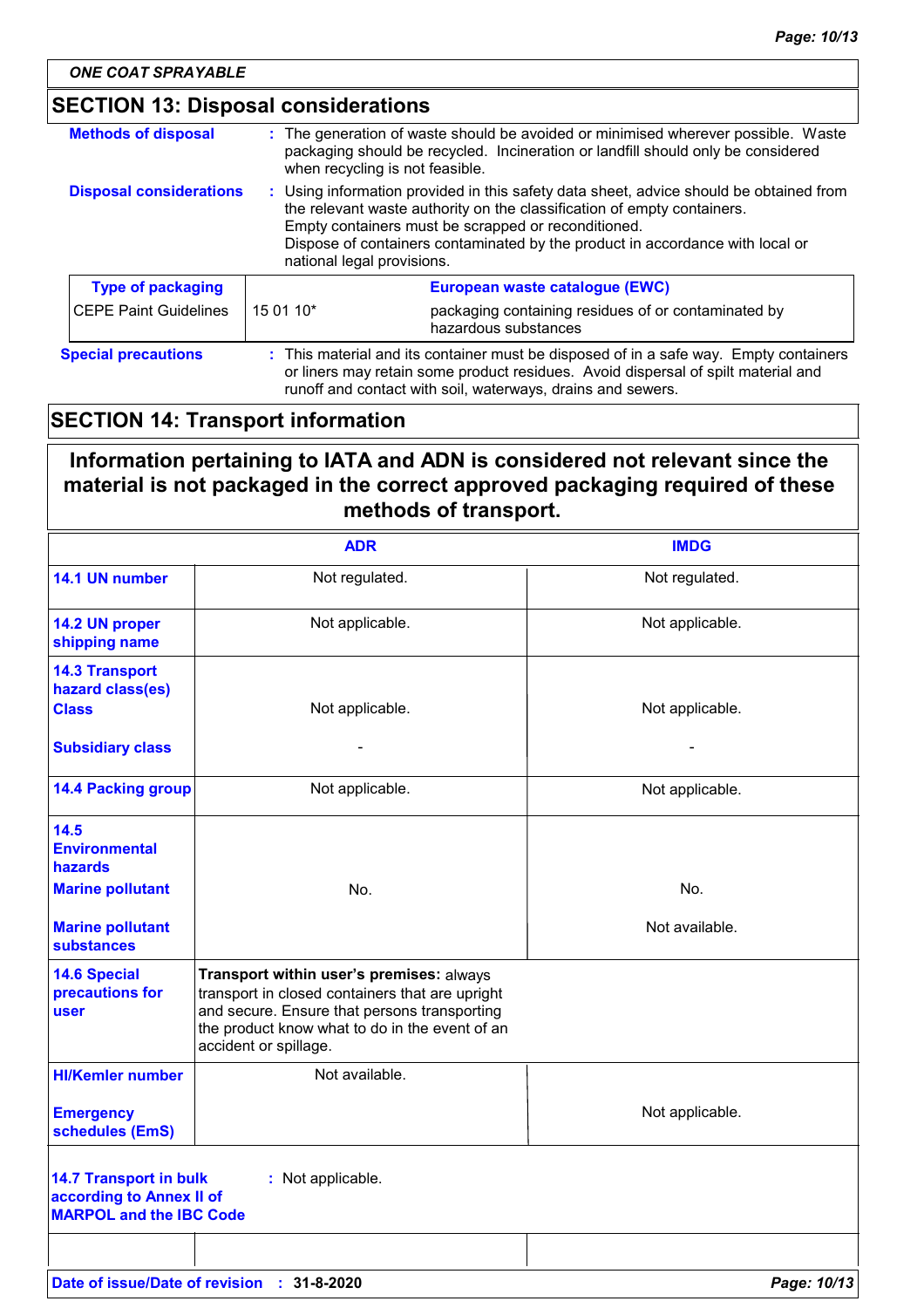*ONE COAT SPRAYABLE*

# **Information pertaining to IATA and ADN is considered not relevant since the material is not packaged in the correct approved packaging required of these methods of transport.**

- Andrea Maria (1989), a construction of the construction of the construction of the construction of the construction of the construction of the construction of the construction of the construction of the construction of t

**Additional information**

# **SECTION 15: Regulatory information**

| 15.1 Safety, health and environmental regulations/legislation specific for the substance or mixture |
|-----------------------------------------------------------------------------------------------------|
| EU Regulation (EC) No. 1907/2006 (REACH)                                                            |
| <b>Annex XIV - List of substances subject to authorisation</b>                                      |
| <b>Annex XIV</b>                                                                                    |
| None of the components are listed, or the component present is below its threshold.                 |
| <b>Substances of very high concern</b>                                                              |
| None of the components are listed, or the component present is below its threshold.                 |
| <b>Annex XVII - Restrictions</b><br>: Not applicable.                                               |
| on the manufacture,<br>placing on the market                                                        |
| and use of certain                                                                                  |
| dangerous substances,                                                                               |
| mixtures and articles                                                                               |
| <b>Other EU regulations</b>                                                                         |
| <b>VOC for Ready-for-Use</b><br>: Not applicable.<br><b>Mixture</b>                                 |
| Ozone depleting substances (1005/2009/EU)                                                           |
| Not listed.                                                                                         |
| <b>Prior Informed Consent (PIC) (649/2012/EU)</b>                                                   |
| Not listed.                                                                                         |
| <b>Seveso Directive</b>                                                                             |
| This product is not controlled under the Seveso Directive.                                          |
| <b>International regulations</b>                                                                    |
| <b>Chemical Weapon Convention List Schedules I, II &amp; III Chemicals</b>                          |
| Not listed.                                                                                         |
| <b>Montreal Protocol (Annexes A, B, C, E)</b>                                                       |
| Not listed.                                                                                         |
|                                                                                                     |
| <b>Stockholm Convention on Persistent Organic Pollutants</b>                                        |
| Not listed.                                                                                         |
| <b>Rotterdam Convention on Prior Informed Consent (PIC)</b>                                         |
| Not listed.                                                                                         |
| <b>UNECE Aarhus Protocol on POPs and Heavy Metals</b>                                               |
| Not listed.                                                                                         |
|                                                                                                     |
| <b>15.2 Chemical safety</b><br>: No Chemical Safety Assessment has been carried out.                |
| assessment                                                                                          |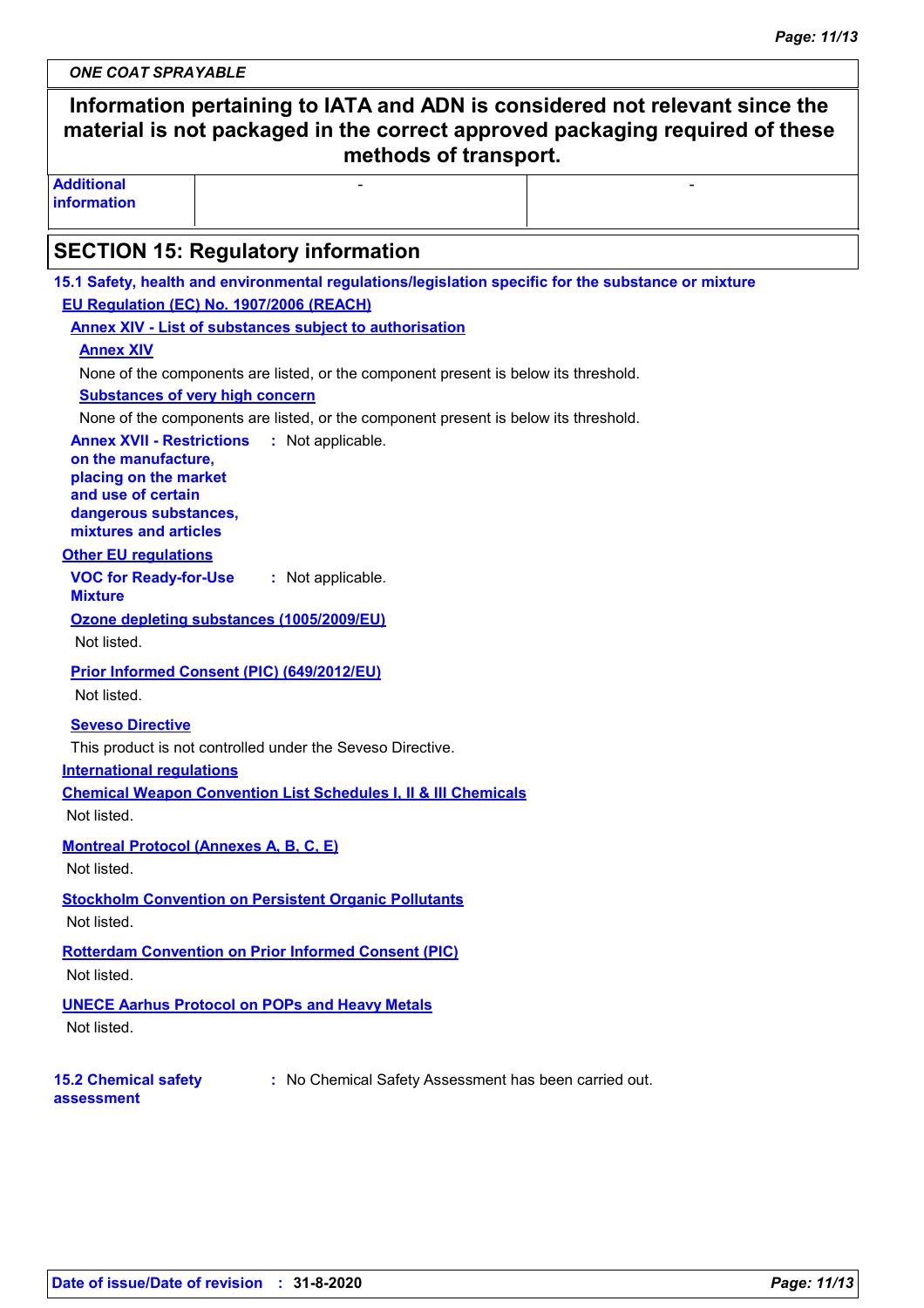# **SECTION 16: Other information**

| <b>CEPE code</b>                                                  | : 8                                                                                                                                                                                                                                                                                                                                                                                                           |
|-------------------------------------------------------------------|---------------------------------------------------------------------------------------------------------------------------------------------------------------------------------------------------------------------------------------------------------------------------------------------------------------------------------------------------------------------------------------------------------------|
|                                                                   | $\nabla$ Indicates information that has changed from previously issued version.                                                                                                                                                                                                                                                                                                                               |
| <b>Abbreviations and acronyms : ATE = Acute Toxicity Estimate</b> | CLP = Classification, Labelling and Packaging Regulation [Regulation (EC) No.<br>1272/2008]<br>DMEL = Derived Minimal Effect Level<br>DNEL = Derived No Effect Level<br>EUH statement = CLP-specific Hazard statement<br>PBT = Persistent, Bioaccumulative and Toxic<br>PNEC = Predicted No Effect Concentration<br><b>RRN = REACH Registration Number</b><br>vPvB = Very Persistent and Very Bioaccumulative |

#### **Procedure used to derive the classification according to Regulation (EC) No. 1272/2008 [CLP/GHS]**

| <b>Classification</b> | <b>Justification</b> |
|-----------------------|----------------------|
| Not classified.       |                      |

#### **Full text of abbreviated H statements**

| H <sub>301</sub> | Toxic if swallowed.                                   |
|------------------|-------------------------------------------------------|
| H310             | Fatal in contact with skin.                           |
| H314             | Causes severe skin burns and eye damage.              |
| H317             | May cause an allergic skin reaction.                  |
| H318             | Causes serious eye damage.                            |
| H330             | Fatal if inhaled.                                     |
| H400             | Very toxic to aquatic life.                           |
| H410             | Very toxic to aquatic life with long lasting effects. |

#### **Full text of classifications [CLP/GHS]**

| <u>. Mil tont of chacompations per form</u> |              |                                                 |
|---------------------------------------------|--------------|-------------------------------------------------|
| Acute Tox. 2, H310                          |              | ACUTE TOXICITY (dermal) - Category 2            |
| Acute Tox. 2, H330                          |              | <b>ACUTE TOXICITY (inhalation) - Category 2</b> |
| Acute Tox. 3, H301                          |              | <b>ACUTE TOXICITY (oral) - Category 3</b>       |
| Aquatic Acute 1, H400                       |              | SHORT-TERM (ACUTE) AQUATIC HAZARD - Category 1  |
| Aquatic Chronic 1, H410                     |              | LONG-TERM (CHRONIC) AQUATIC HAZARD - Category 1 |
| Eye Dam. 1, H318                            |              | SERIOUS EYE DAMAGE/EYE IRRITATION - Category 1  |
| Skin Corr. 1C, H314                         |              | SKIN CORROSION/IRRITATION - Category 1C         |
| Skin Sens. 1A, H317                         |              | SKIN SENSITISATION - Category 1A                |
| Date of printing                            | $: 8-9-2020$ |                                                 |

| Date of issue/ Date of<br>revision | $: 31 - 8 - 2020$ |
|------------------------------------|-------------------|
| Date of previous issue             | $: 26 - 8 - 2020$ |
| <b>Version</b>                     | : 8.01            |

#### **Notice to reader**

*IMPORTANT NOTE The information in this data sheet is not intended to be exhaustive and is based on the present state of our knowledge and on current laws: any person using the product for any purpose other than that specifically recommended in the technical data sheet without first obtaining written confirmation from us as to the suitability of the product for the intended purpose does so at his own risk. It is always the responsibility of the user to take all necessary steps to fulfill the demands set out in the local rules and legislation. Always read the Material Data Sheet and the Technical Data Sheet for this product if available. All advice we give or any statement made about the product by us (whether in this data sheet or otherwise) is correct to the best of our knowledge but we have no control over the quality or the condition of the substrate or the many factors affecting the use and application of the product. Therefore, unless we specifically agree in writing otherwise, we do not accept any liability whatsoever for the performance of the product or for any*  loss or damage arising out of the use of the product. All products supplied and technical advice given are *subject to our standard terms and conditions of sale. You should request a copy of this document and review it carefully. The information contained in this data sheet is subject to modification from time to time in the light of experience and our policy of continuous development. It is the user's responsibility to verify that this data sheet is current prior to using the product.*

*Brand names mentioned in this data sheet are trademarks of or are licensed to AkzoNobel.*

#### *Head Office*